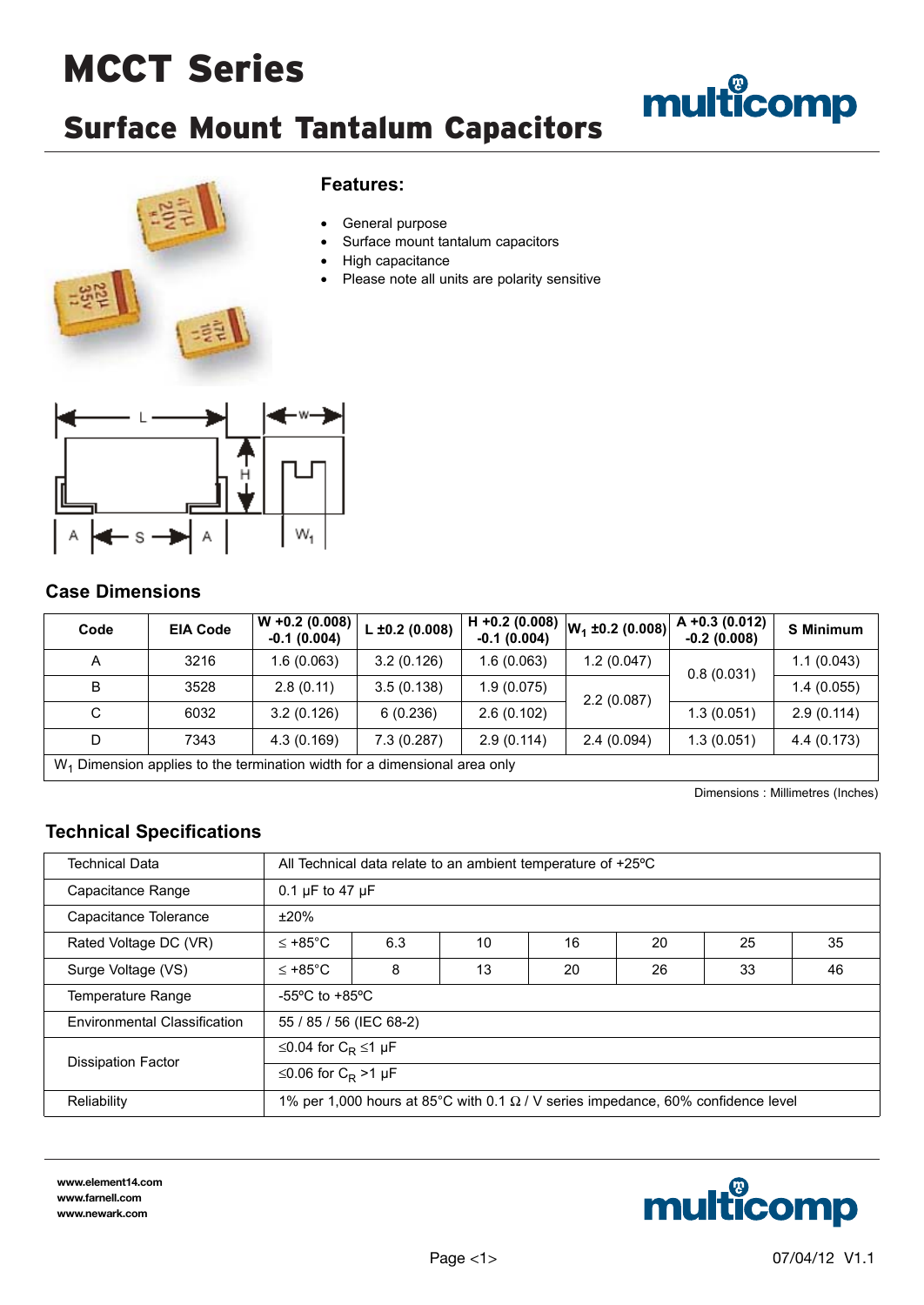## MCCT Series



## Surface Mount Tantalum Capacitors

### **Specification Table**

| Volt at 85°C | Capacitance<br>$(\mu F)$ | <b>Case Size</b>          | DC Leakage (µA<br>Maximum)                      | DF % Maximum            | <b>ESR maximum</b><br>$(\Omega)$ at 100 KHz                                                                        | <b>Part Number</b> |
|--------------|--------------------------|---------------------------|-------------------------------------------------|-------------------------|--------------------------------------------------------------------------------------------------------------------|--------------------|
|              | 3.3                      | $\sf A$                   | 0.5                                             |                         | $\overline{7}$                                                                                                     | MCCTA335M006       |
| 6.3 V        | 10                       |                           |                                                 |                         | $\,6\,$                                                                                                            | MCCTA106M006       |
|              | 22                       | $\mathsf C$               | 1.4                                             |                         | 2.3                                                                                                                | MCCTC226M006       |
|              | 47                       |                           | 1.9                                             | $\,6\,$                 | 1.8                                                                                                                | MCCTC476M006       |
|              | 4.7                      | $\overline{\mathsf{A}}$   | 0.5                                             |                         | 5                                                                                                                  | MCCTA475M010       |
| 10 V         | 6.8                      | $\sf B$                   | 0.7                                             |                         | 3                                                                                                                  | MCCTB685M010       |
|              | $10$                     |                           | $\mathbf{1}$                                    |                         | 2.5                                                                                                                | MCCTB106M010       |
|              | $\mathbf{1}$             | $\sf A$                   | 0.5                                             | $\overline{4}$          | 11                                                                                                                 | MCCTA105M016       |
|              | 2.2                      |                           |                                                 |                         | 6.5                                                                                                                | MCCTA225M016       |
|              | 4.7                      | $\sf B$                   | 0.8                                             |                         | 3.5<br>2.8<br>1.6<br>0.9<br>3.5<br>3<br>0.9<br>$\bf 8$<br>4.5<br>2.5<br>24<br>18<br>12<br>6.5<br>3.5<br>2.2<br>1.3 | MCCTB475M016       |
| 16 V         | 10                       |                           | 1.6<br>3.5<br>5.3<br>$\,6$<br>7.5<br>0.5<br>0.7 |                         | MCCTB106M016                                                                                                       |                    |
|              | 22                       | $\mathsf C$               |                                                 |                         |                                                                                                                    | MCCTC226M016       |
|              | 33                       | $\mathsf D$               |                                                 |                         |                                                                                                                    | MCCTD336M016       |
|              | 47                       |                           |                                                 |                         |                                                                                                                    | MCCTD476M016       |
|              | 2.2                      |                           |                                                 |                         |                                                                                                                    | MCCTB225M020       |
| 20 V         | 3.3                      | $\sf B$                   |                                                 |                         |                                                                                                                    | MCCTB335M020       |
|              | 4.7                      |                           | 1                                               |                         |                                                                                                                    | MCCTB475M020       |
|              | 22                       | D                         | 4.4                                             |                         |                                                                                                                    | MCCTD226M020       |
|              | $\mathbf{1}$             | $\boldsymbol{\mathsf{A}}$ | 0.5                                             | $\overline{4}$          |                                                                                                                    | MCCTA105M025       |
| 25 V         | 2.2                      | $\sf B$                   | 0.6                                             | $\,6\,$                 |                                                                                                                    | MCCTB225M025       |
|              | 10                       | $\mathsf{C}$              | 2.5                                             |                         |                                                                                                                    | MCCTC106M025       |
|              | 0.1                      | $\sf A$                   | 0.5                                             |                         |                                                                                                                    | MCCTA104M035       |
|              | 0.22                     |                           |                                                 | $\overline{\mathbf{4}}$ |                                                                                                                    | MCCTA224M035       |
|              | 0.47                     |                           |                                                 |                         |                                                                                                                    | MCCTA474M035       |
|              | $\mathbf{1}$             | $\sf B$                   |                                                 |                         |                                                                                                                    | MCCTB105M035       |
| 35 V         | 2.2                      | $\mathsf{C}$              | 0.8                                             |                         |                                                                                                                    | MCCTC225M035       |
|              | 4.7                      |                           | 1.6                                             | $\,6\,$                 |                                                                                                                    | MCCTC475M035       |
|              | 6.8                      | $\mathsf{D}$              | 2.4                                             |                         |                                                                                                                    | MCCTD685M035       |
|              | 10                       |                           | 3.5                                             |                         | $\mathbf{1}$                                                                                                       | MCCTD106M035       |